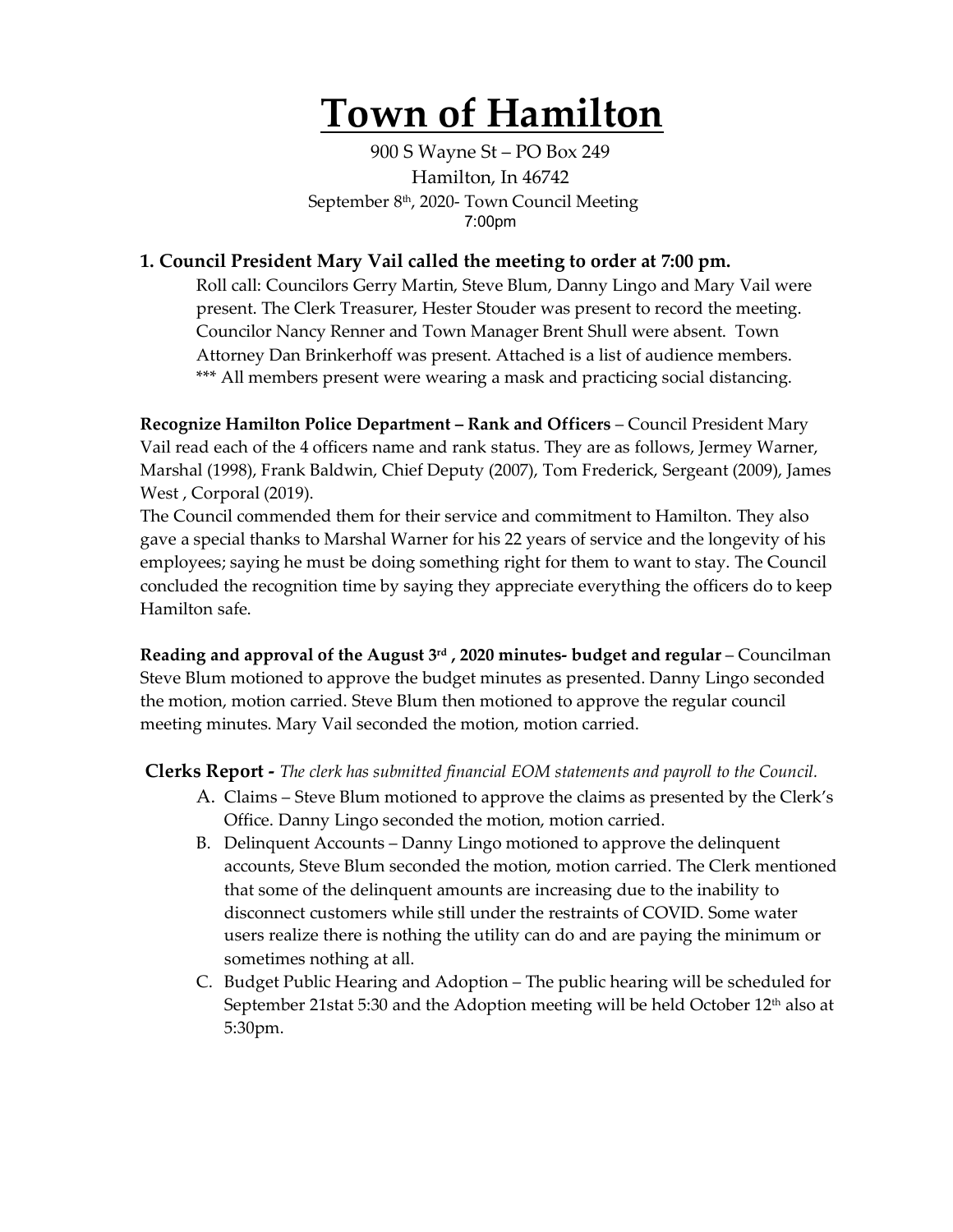#### **4. Reports**

A. *Town Manager* – Due to Town Manager Brent Shull being absent from the meeting, Council President Mary Vail reviewed his report with the Council. The water softener that was recently put in at the Town Hall will be removed and replaced at no cost to the Town.

Brent would like the Council to approve Wagler construction to put bollards in front of the Fire department. The Clerk mentioned concerns with the vendor and association with the Fire Chief since he is employed by the company. The Council agreed and will wait until Brent is back in the office to discuss additional quotes. This will be postponed until the 9/21 meeting or until more information is known. The Fire department wanted to purchase a hands-free CPR unit thru the CARES act. Town Manager Brent Shull voiced concerns due to the expense of the unit and not having a guarantee of being reimbursed thru the CARES act. The Council agreed and said they would talk further with Brent when he was back in the office. Marshal Warner said a hands-free CPR unit is expensive  $(\$15,000)$ , but valuable to  $1^{st}$ responders. He offered available LOIT money to purchase the unit and share it between the 2 departments. More discussion will take place upon Brents return. This will be back on the agenda during the 9/21 meeting.

With Community Crossings money coming available again, the Town Manager, Clerks office and Street Department will work together to ensure the information is submitted as soon as the grant opens. The money would be awarded in 2020, but projects would not start until the Spring of 2021.

Council President Mary Vail said they are continuing to work with DNR and ERI on the beach project. This will include updated drawings to show the modifications required by DNR. The process has been slow, but Mary said they are making progress.

P*lease see attached report*

B*. Street Department* –The department would like to replace the bed on the 6500 truck with a steel bed. This will help extend the longevity of the truck. Councilman Steve Blum motioned to approve the upgrade if the expense does not exceed \$5,000. Danny Lingo seconded the motion, motion carried. *Please see attached report*

*C Police Department –* The department has purchased new guns for each officer. The retired guns will be available by each of the 4 officers. The Town Manager has shown interest in the  $5<sup>th</sup>$  gun. They will purchase the guns thru the department and Clerks office.

*Please see attached report.*

D. *Water Department* – The department worked on overflowing water towers and may try and do it twice a year to avoid any problems. Water Assistant Superintendent, Brad Haskins will be taking his water test soon as the testing